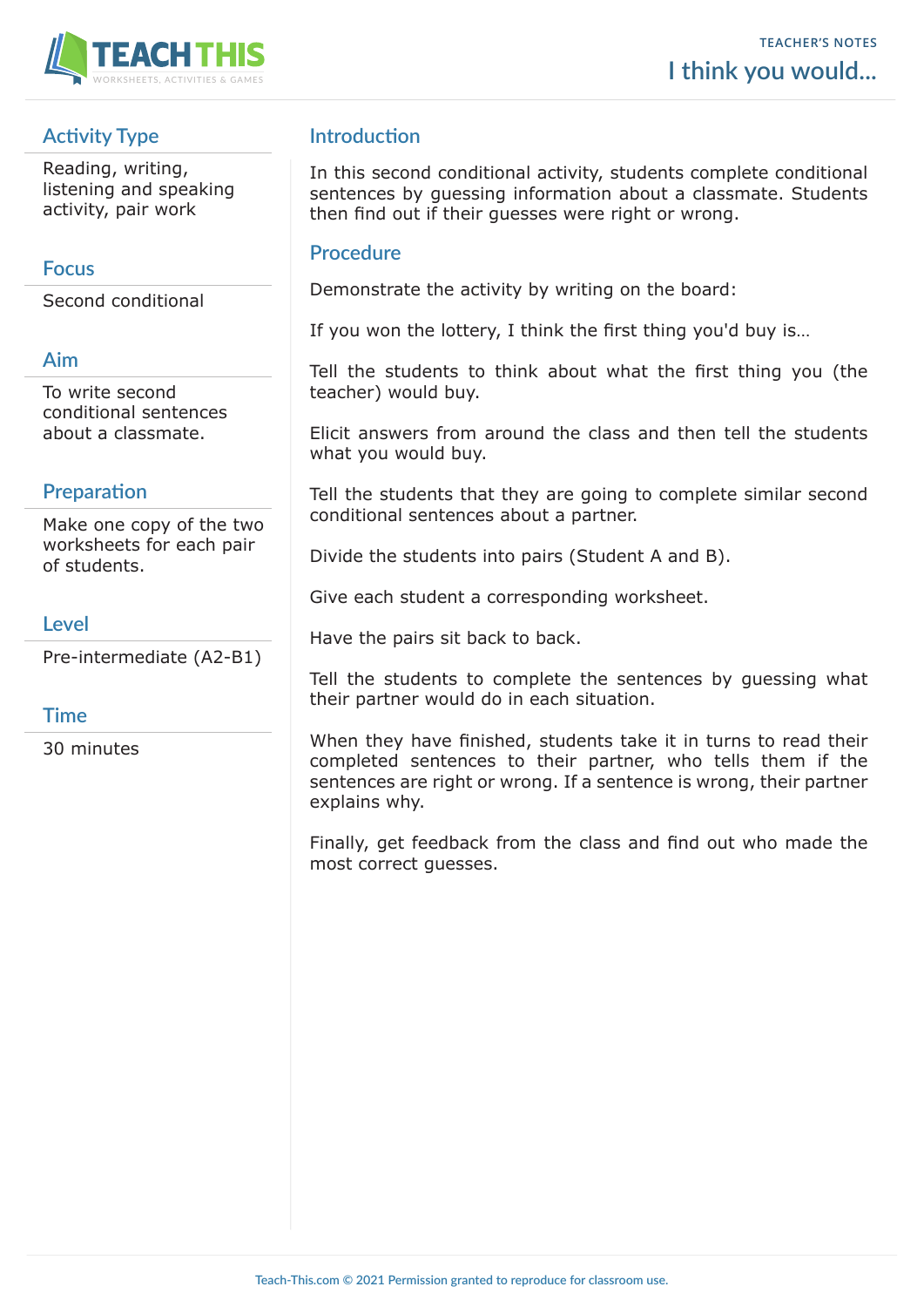

### **Student A**

#### **A. Complete the sentences below about your partner.**

| 7. If you were given unlimited money to buy one object, I think you'd buy |
|---------------------------------------------------------------------------|
|                                                                           |
|                                                                           |
|                                                                           |
|                                                                           |

**B. Read the completed sentences to your partner. Were your guesses right or wrong?**

**C. Now, listen to your partner's sentences about you. Tell your partner if the sentences are right or wrong, and why.**